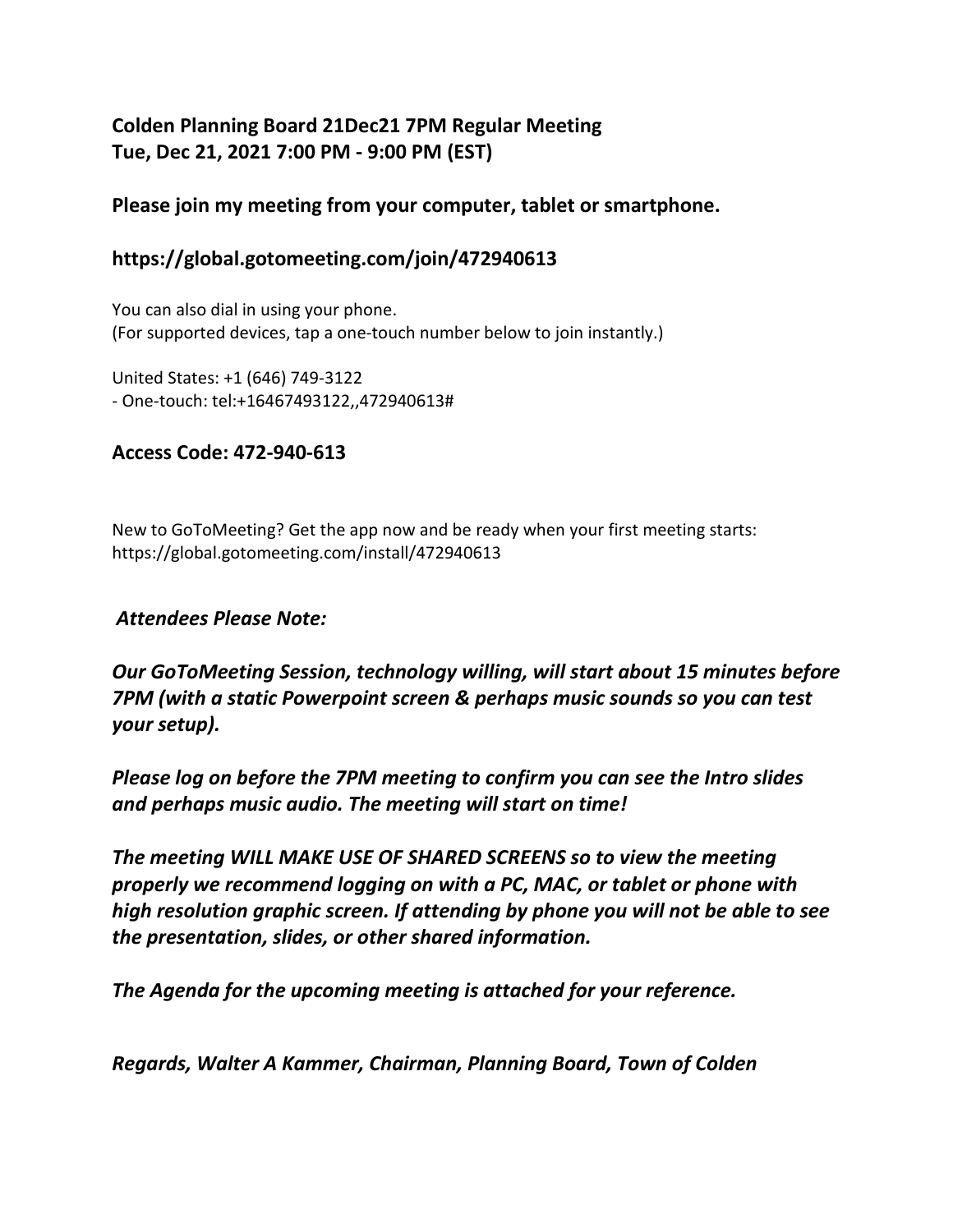# ◦ **PLANNING** ◦ **BOARD** ◦ ◦ **Serving** ◦ ◦ **COLDEN** ◦ **NEW YORK** ◦

## **Agenda - Planning Board Regular Meeting – 21Dec21 7PM**

## *NOTE: Due to COVID19 Guidance this meeting be both in person at Town Hall and also will be broadcast via Virtual online GoToMeeting tools; the Town Hall presence will be limited to 20 persons, including Town Officials.*

**-Call to Order**

**-Roll Call**

**-Review and Approval of Secretary's and Consultant PB Minutes for:**

**(1) November 16th, 2021 Regular PB 7PM Meeting,** 

**(2) N/A**

**(All PDF's previously supplied to PB Members for review)**

*Schedule Change Note: The previously planned main topic for this meeting was an formal update on the Colden Comprehensive Plan Update by our consultant CPL. However, recently a COVID related make Justin's in-person attendance at our December meeting impossible; however he will attend virtually. Given that we will defer any major action or deliberation on this matter during tonight's meeting. The original agenda also was to include an update on our new Colden Agriculture and Farmland Protection Plan (AFPP) by our consultant from WWS Planning. Wendy has supplied draft documents to the Planning Board within the last few days, so we will discuss get that significant update from Wendy. We will stress the feedback received during the 1Dec21 Public Feedback meeting. As a result the PB will NOT cover an in depth discussion on the Comprehensive Plan and instead will address either at a Special meeting or our Regular meeting in January 2022. In addition, two citizen matters require Planning Board action at tonight's meeting; specifically two Change of Use applications. They will be processed prior to the above topic so that the applicants may exit the meeting if they desire.*